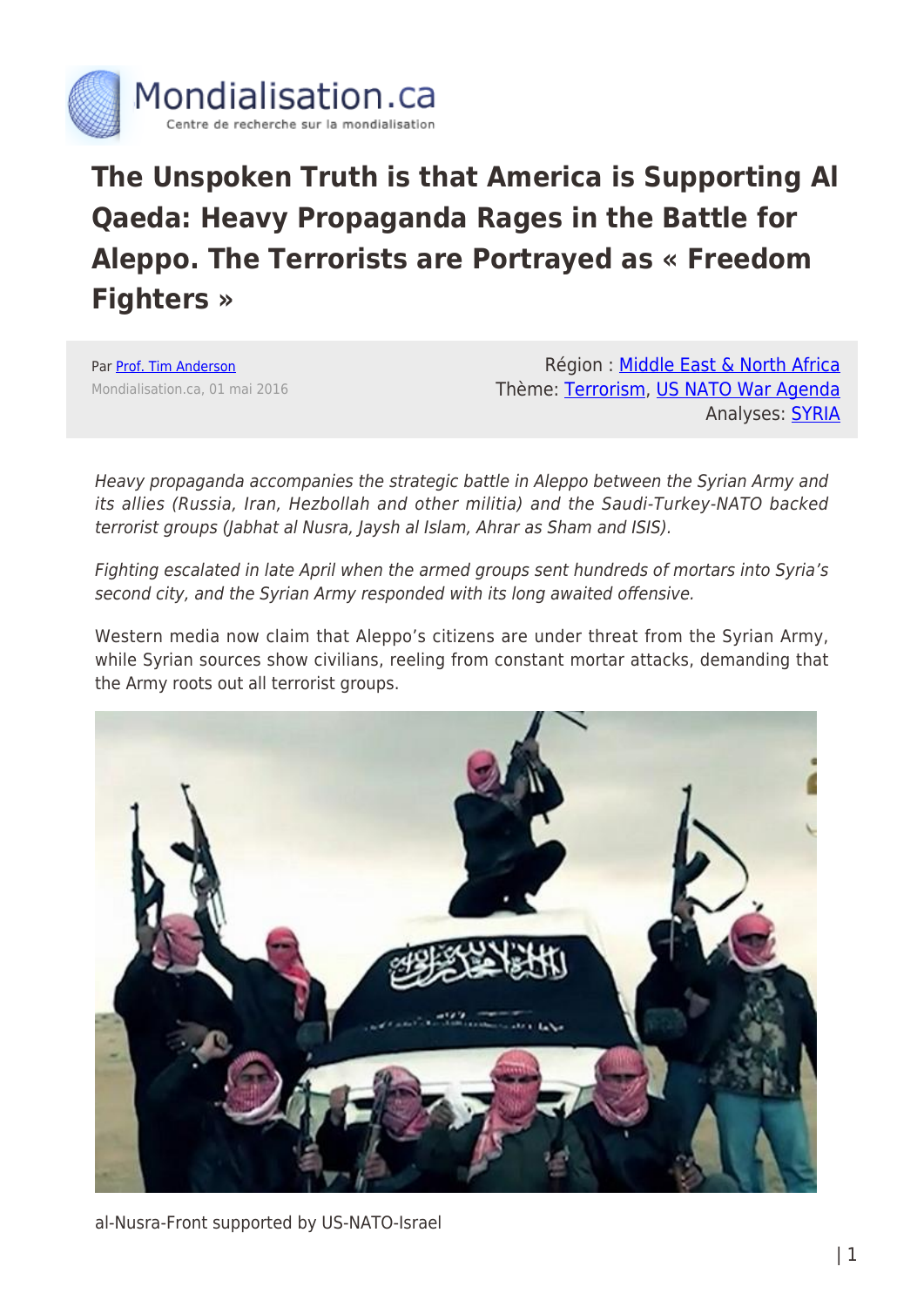In an attempt to claim the moral high ground, Washington uses proxy NGOs alongside proxy militia, to maintain the fiction that the Syrian Army does nothing but attack Syrian civilians.

Prominent among these NGOs is 'The White Helmets' aka 'Syrian Civil Defence', which has become a principal source of claims that Syrian and Russian planes are targeting hospitals.

In fact 'The White Helmets', which claims to be independent, is a Wall Street creation, led by former British soldier James le Mesurier, co-funded by the US Government and embedded with the terrorist organisation Jabhat al Nusra, banned by the UN Security Council.

Every attack on al Nusra is thus portrayed as an attack on 'civilians' and clinics, or on emergency health workers. Much the same applies to Medicin Sans Frontiers (MSF), which funds al Nusra clinics (mostly without foreign volunteers) in several terrorist held areas.

These links, including participation in sectarian executions, are well spelt out in a recent short documentary 'The White Helmets – al Qaeda with a Facelift', by Steve Ezzeddine:

<https://www.youtube.com/watch?v=8aAaReVn2I4>

Background on The White Helmets has also been exposed in a series of articles by investigative journalist Vanessa Beeley, including ''White Helmets': New Breed of Mercenaries and Propagandists' (Sept 2015) at 21<sup>st</sup> Century Wire:

[http://21stcenturywire.com/2015/09/01/white-helmets-new-breed-of-mercenaries-and-propa](http://21stcenturywire.com/2015/09/01/white-helmets-new-breed-of-mercenaries-and-propagandists-disguised-as-humanitarians-in-syria/) [gandists-disguised-as-humanitarians-in-syria/](http://21stcenturywire.com/2015/09/01/white-helmets-new-breed-of-mercenaries-and-propagandists-disguised-as-humanitarians-in-syria/)

The contradiction in US policy and practice was recently highlighted when the Syrian head of TWH, Raed Saleh, travelled to receive a humanitarian award, but was refused permission to enter the US and was sent back to Istanbul. The likely reason was Saleh's notorious association with Jabhat al Nusra.

Head of the US military General Martin Dempsey and Vice President Joe Biden admitted in 2014 that close US allies Saudi Arabia, Turkey and Qatar were financing ISIS, along with all the other armed groups, in an attempt to overthrow the government of Syrian President Bashar al Assad.

## ANNEX

Professor Tim Anderson has provided us with an analysis of the propaganda campaign of the Western military alliance which is led by the Western media as well as so-called NGOs supported by corporate foundations.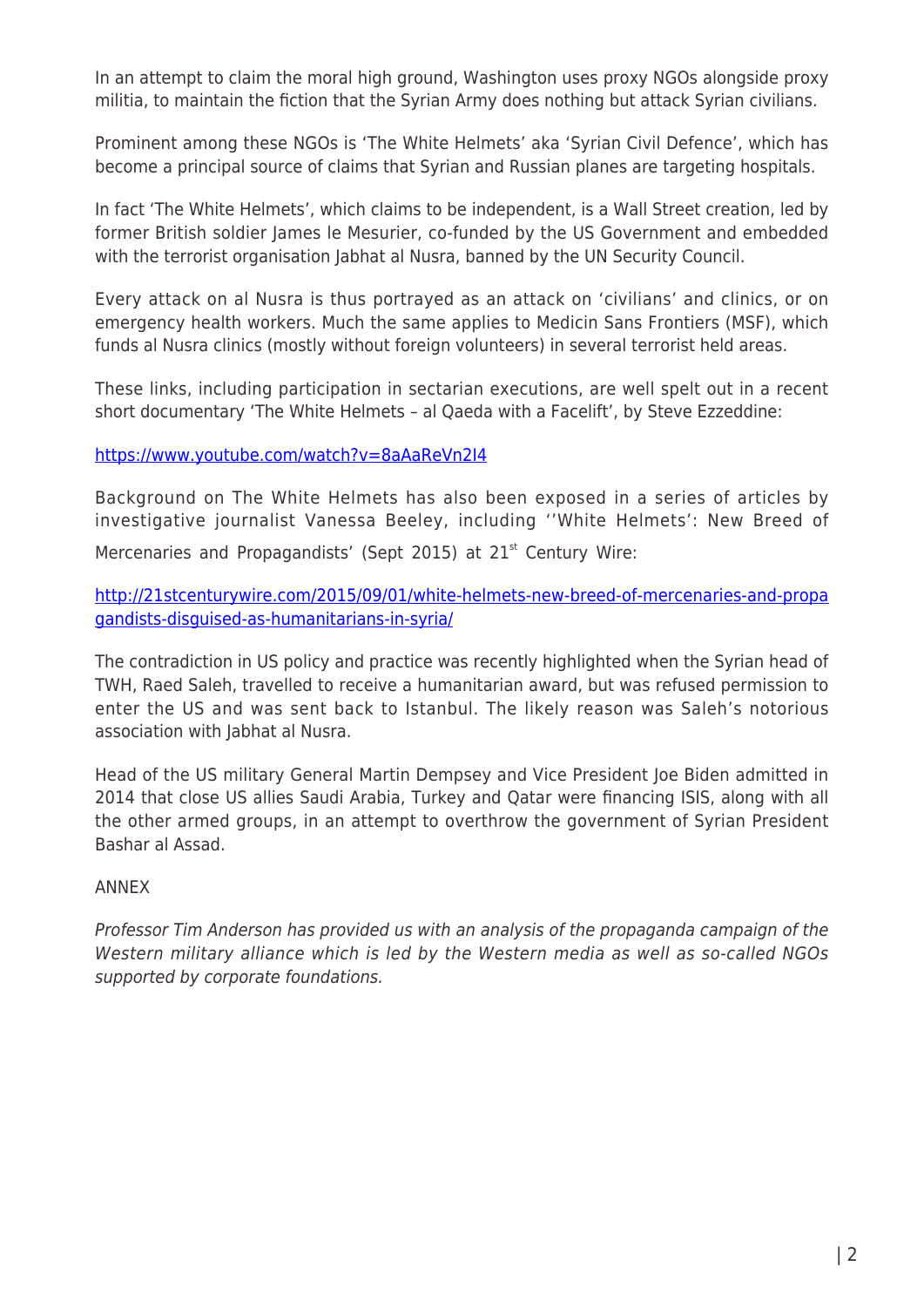

Below is the Communique Issued by the Fake Syria Civil Society Network. The latter fails to acknowledge that the opposition militants are largely made up of Al Qaeda affiliated entitities supported by US-NATO-Israel.

Syria government forces with the support of Russia, Iran and Hezbollah are involved in a massive counter-terrorism operation against US-NATO supported terrorists.

Below is the text of their Appeal to the International Community.

Who is the self proclaimed international community?

The US, UK, France, Germany, not to mention Saudi Arabia and Turkey, have been involved for almost two years in the routine bombing of Syria under a fake humanitarian mandate.

These NGOs echo US foreign policy, They blame Bashar al Assad for the killings. They do not represent Syrian civil society.

## [\[CLICK IMAGE TO ORDER PROF. TIM ANDERSON'S BOOK\]](https://www.mondialisation.ca/Western media now claim that Aleppo’s citizens are under threat from the Syrian Army, while Syrian sources show civilians, reeling from constant mortar attacks, demanding that the Army roots out all terrorist groups.)

Amply documented, those killings are attributable to:

1) US-led bombings allegedly against the ISIS, which largely strike civilians and civilian infrastructure, including residential areas;

2) the atrocities committed by the ISIS and al Qaeda affiliates which are supported, financed and protected by the US-NATO coalition. Coalition mercenaries operate within the ranks of these terrorist entitiies. More recently, the US has sent special forces to provide « training » for al Qaeda freedom fighters.

SPREAD THE WORD, COUNTER-PROPAGANDA IS A POWERFUL INSTRUMENT TO REVERSE THE TIDE OF WAR

Michel Chossudovsky, Global Research Editor, May 1, 2016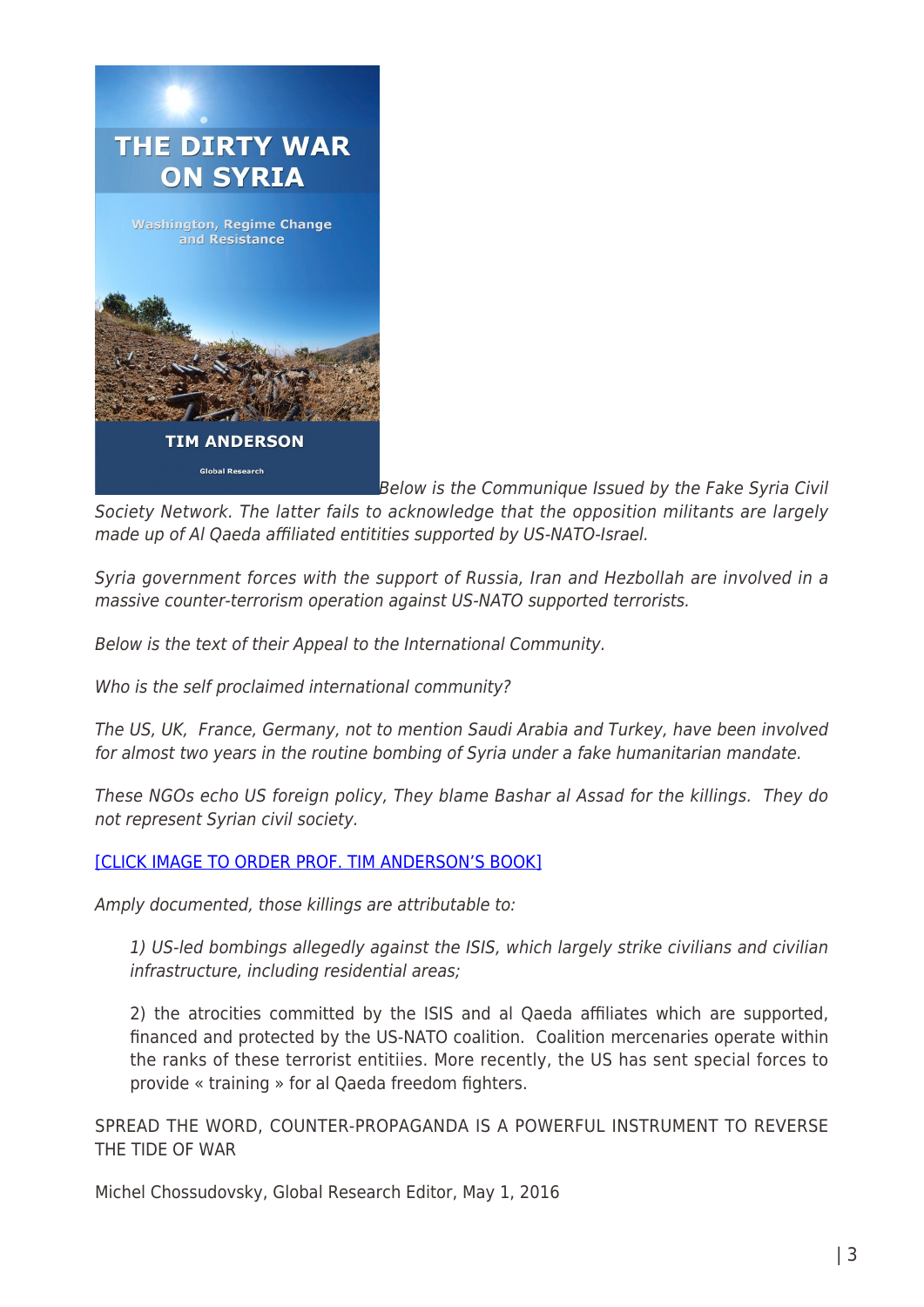[To learn the truth about Syria, order Prof. Tim Anderson's Book directly from Global](https://store.globalresearch.ca/store/the-dirty-war-on-syria-washington-regime-change-and-resistance-pdf/) [Research \(click image\)](https://store.globalresearch.ca/store/the-dirty-war-on-syria-washington-regime-change-and-resistance-pdf/)

\* \* \*

Text of the fake NGO Civil Society Group

#### « We are being left to die as the world watches. »

The people of Aleppo need the international community's protection. In the past week, the Assad regime and its allies have escalated their bombings of civilian homes and hospitals across Aleppo, killing more than 200 civilians in the process. We, as representatives of Syrian civil society and humanitarian groups, strongly condemn the indiscriminate killing of civilians in Syria and demand civilian protection. Without the international community's protection and concrete action to stop the bombs across Aleppo, where 250,000 people still remain, there is a very real chance that Aleppo will be entirely destroyed and more will die.

The international community's failure to prioritize our protection amounts to a death sentence. We are being left to die as the world watches.

In spite of the Syrian Cessation of Hostilities, one Syrian is being killed every 25 minutes. In Aleppo on Wednesday 27 April, at least 50 patients, medics and doctors were killed, including the last remaining Pediatrician of Aleppo, Dr. Wassim, after the Syrian regime bombed Al Quds hospital. Just two days earlier, on April 25, five rescue workers from the White Helmets were killed during regime airstrikes on Atareb, western Aleppo province. The attack came shortly after Russian airstrikes that killed ten civilians in Aleppo. A week earlier, the Syrian regime launched attacks in a marketplace in Maarat al-Numan in Idlib province that left dozens dead, including many women and children.

The Syrian regime is deliberately targeting civilians and hospitals. It is intentionally destroying medical facilities, schools, and marketplaces in an effort to bomb civilians into submission. People the Syrian regime cannot kill by air, it starves on land. Assad's troops continue to besiege civilian towns across the country, where they impose deliberate starvation methods and confiscate medical relief items from aid convoys. As a result of these sieges, more than 18 cities and towns across Syria are under siege. But just one area—Dier Ezzor—receives airdrops. For months, we have appealed to the international community to airdrop aid to all besieged areas, including to Homs and Hama. Our calls have gone unanswered.

We do not understand why we are being condemned to death when there are concrete steps that the international community could take to protect us. We appeal to the international community to prioritize our protection and do what it takes to stop the bombs across Syria. Help us save our Syria. More lives need not be lost.

#### **Signatories**

· Syrian Center for Media and Freedom of Expression · Independent Doctors Association ·

· Baytna Syria · Union of Syrian Civil Society Organizations · Zaytoon · Peace and Justice for Syria ·